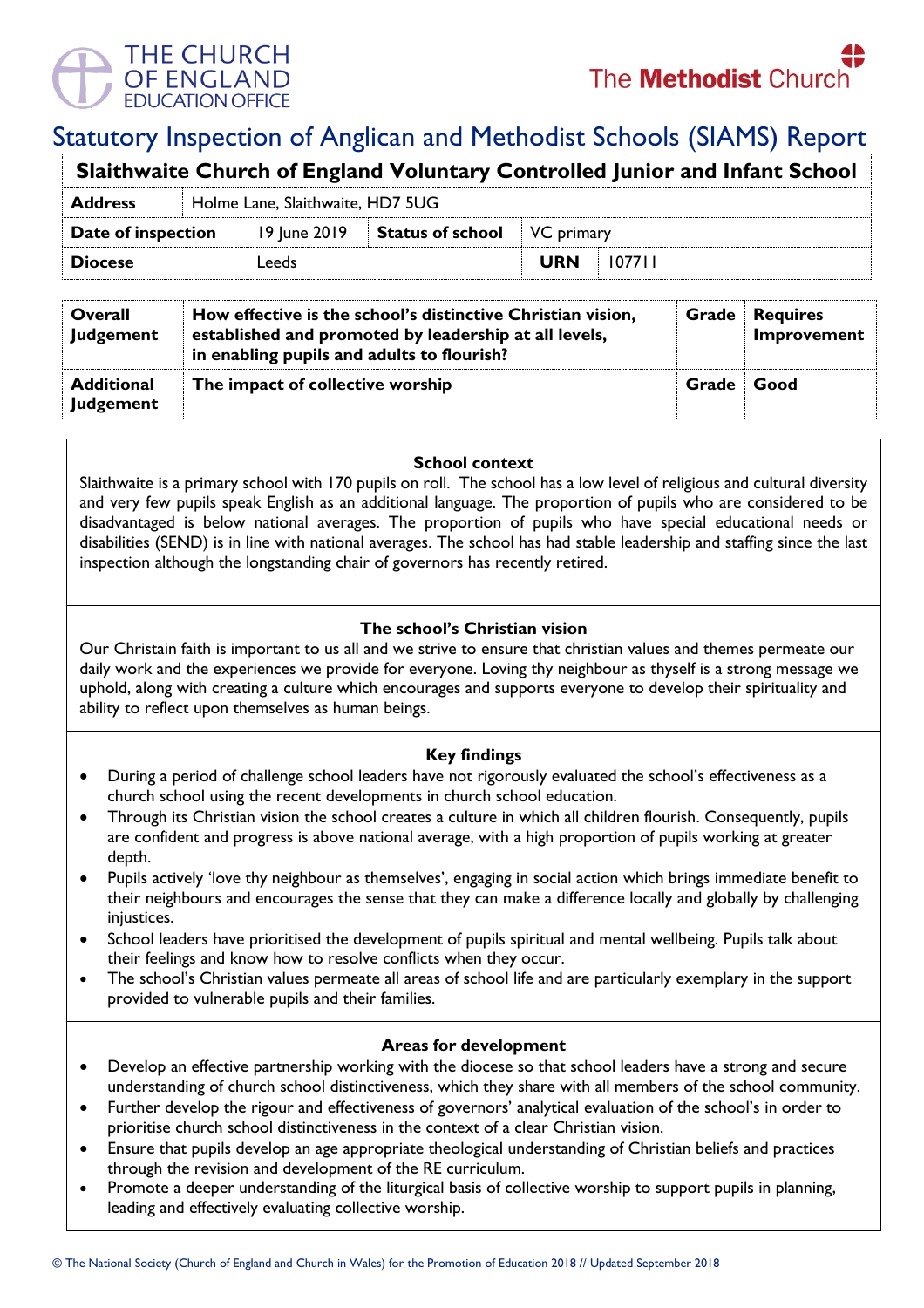# How effective is the school's distinctive Christian vision, established and promoted by leadership at all levels, in enabling pupils and adults to flourish?

#### **Inspection findings**

School leaders have welcomed the support of foundation governors, church members and retired clergy through a challenging time in the school's history. Governors have been proactive in their support of the headteacher and assiduously sought to ensure the mental wellbeing of all staff. Together the headteacher and governing body have maintained strong leadership for the school. However, governors have not sufficiently challenged the school's progress as a church school. Although they have made regular monitoring visits these have not been sufficiently rigorous or analytical. This is because they have not maintained an up to date knowledge of developments in church school education. They are, however, committed to promoting their Christian ethos and have maintained a vision for the school as a church school.

The school's values of equality, empathy, compassion, understanding, forgiveness and respect permeate all aspects of school life. Subsequently, relationships are nurturing and mutually supportive. This creates an extremely positive setting in which pupils flourish. A high proportion of pupils make progress in line with national expectations and many are working at greater depth. Meticulous monitoring ensures that pupils who have special educational needs or disabilities (SEND) are effectively supported to make progress in line with or above their own goals. The curriculum is structured around pupils' interests. Consequently, they enjoy learning and attendance is above national average.

School leaders make spiritual, mental and physical wellbeing a very high priority. Pupils enjoy times of mindfulness which help them to be calm and resilient. They talk confidently about their feelings and resolve their differences independently. They are mature enough to recognise when they are not ready for reconciliation and avoid escalating situations by walking away. Pupils' spiritual development is enhanced through the many opportunities to learn outside the classroom. The inspirational environment supports pupils' understanding and appreciation of the natural world as part of God's creation. The curriculum, leadership opportunities and engagement with the local council equip pupils to be passionate and articulate advocates for environmental and social change. Pupils feel empowered to express their opinions and concerns through their very active school council. They confidently initiate projects which they share with their families and the local community. Older pupils talk about this in the context of Jesus making a sacrifice. They identify their own sacrifices as supporting the local foodbank, caring for refugees and reducing the plastic they use.

Collective worship enhances pupils' understanding of social action in the context of Christian teaching. Effective leadership fluidly links familiar stories to contemporary themes underpinned with biblical teaching. Pupils apply these teachings to their daily lives, resolving to help others and be inclusive because, 'we love our neighbour, that's what Jesus taught us.' Music has a high profile in worship and contemporary songs promote pupils' appreciation of God as 'amazing'. They feel that prayer is relevant and important because 'Jesus is always there for us.' They talk comfortably about the times when they have prayed and the people and situations that they pray for. Pupils know about Christian festivals because they participate and lead worship in church and at school. Although they have regular contact with visitors from neighbouring churches they do not appreciate the liturgical structure of worship. The worship group make a confident contribution to collective worship through plays and dramatized Bible stories. However, their capacity to take a stronger lead in worship is not fully exploited.

Pupils' have a strong sense of equality and inclusion because these are central to an effective personal, social and health (PSHE) curriculum. The PSHE leader participates in local network groups which support further curriculum development which includes learning about different lifestyles. The PSHE and RE curriculum mutually re-enforce pupils' appreciation and understanding of religious and cultural diversity. Opportunities to meet people from different faiths enhances their understanding of the relevance of faith to the people in, and beyond, their community. Regular contact with members of their local church supports their growing understanding of Christianity as a living world faith. Together they extend their vision to 'love their neighbour' and support the Mustard Seed project in Uganda. This, and regular visits from the congregation, fosters an important link between church and school. However, opportunities for pupils to critically engage with deeper Christian theology are limited. Consequently, pupils are not consistently confident to talk about important aspects of Christian belief and practice. Because RE has a high profile in the school there is regular monitoring and evaluation of teaching and learning. Systems for assessment are established and suggest that pupil progress is in line with other subjects. However, school leaders have not recognised that the curriculum lacks the rigour and challenge to promote learning at greater depth.

School leaders promote the inclusion and wellbeing of vulnerable pupils and those who have SEND. They appreciate that the demography of the area is changing and an increasing proportion of families suffer from hidden deprivation, which influences wellbeing and attainment. The headteacher's advocacy for vulnerable pupils